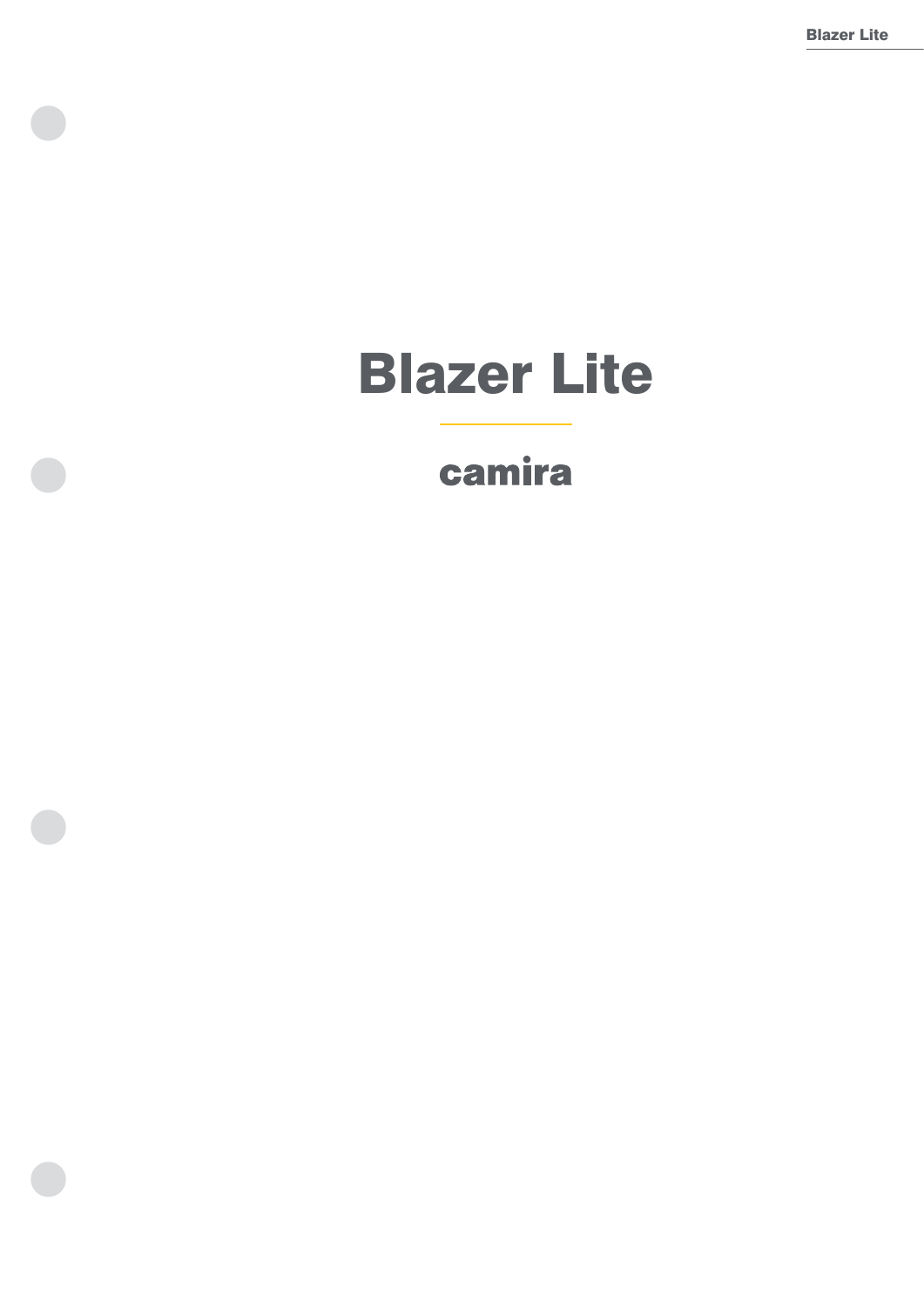### Blazer Lite www.camirafabrics.com

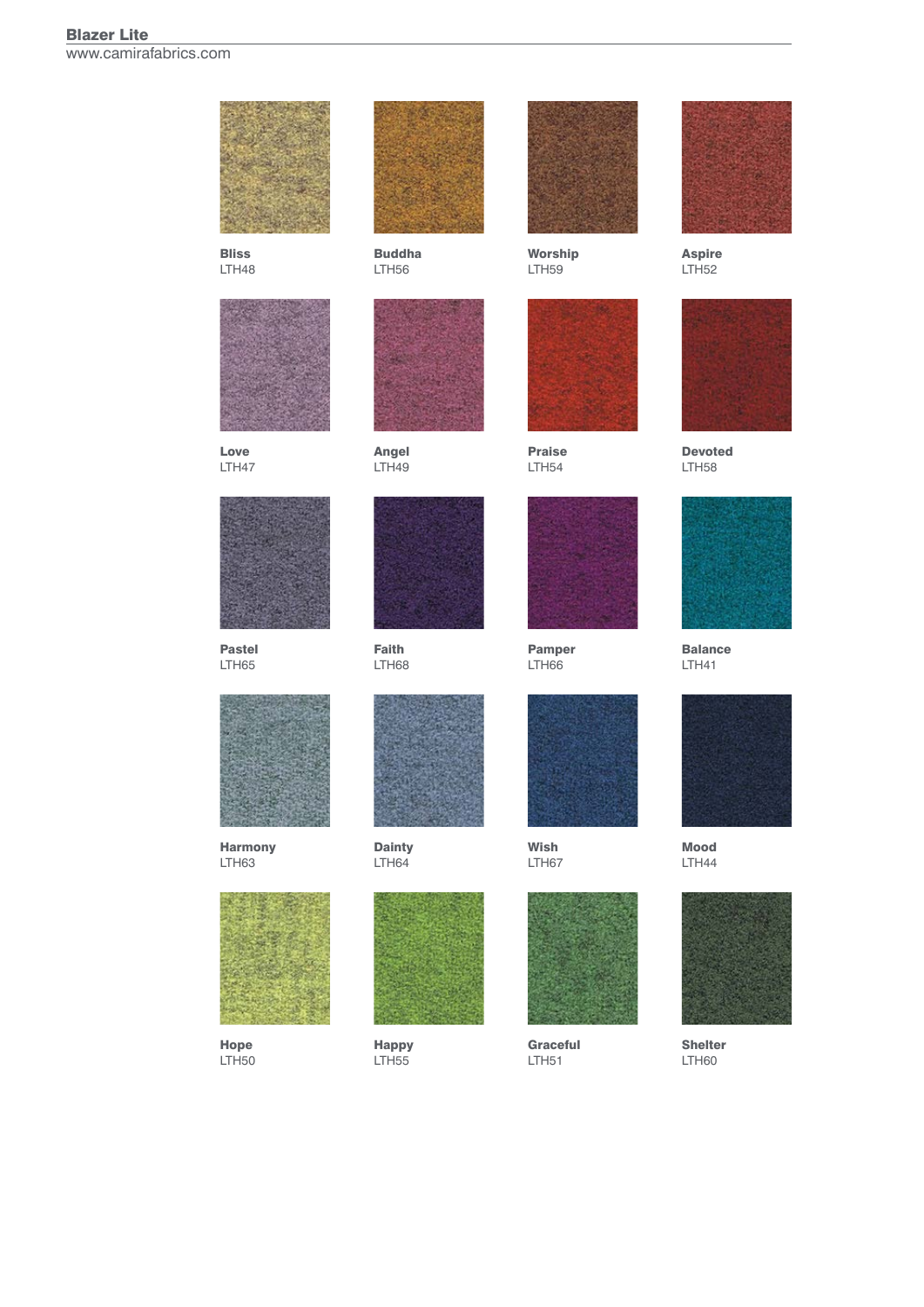### Photographic fabric scans are not colour accurate. Always request actual fabric samples before ordering. Photographic fabric scans are not colour accurate. Always request actual fabric samples before ordering.



Hush LTH42



Retreat LTH39



Daydream LTH46



Tender LTH53



Solace LTH70



Pillow LTH43



Verity LTH57



Haven LTH40



**Cuddle** LTH62



Freedom LTH69



LTH61